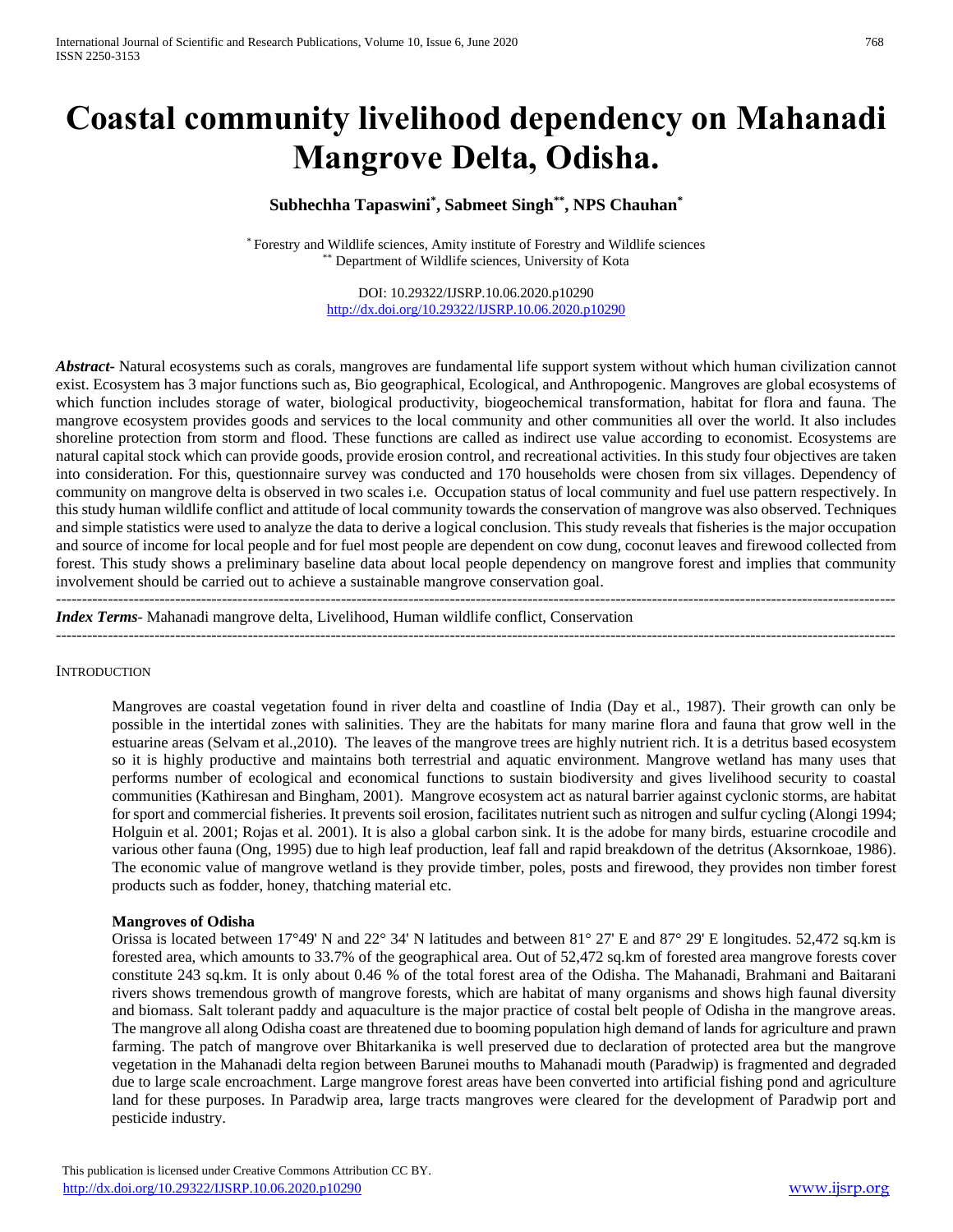There is high dependency of local people in mangrove all over India. In Odisha local people are dependent on mangroves to meet their daily needs. In Bhitarkanika most of the people are dependent on mangroves for their basic livelihood so as in Mahanadi delta. There is very scattered information about the people's dependency and conservation threats to mangrove forest of Mahanadi delta. This study is the first to enlighten up the livelihood, resource dependency of fishing community and threats to mangrove forest of Mahanadi delta. This is the first baseline study which was conducted in this area provides better understanding and the extent of people's occupation and dependency over Mangrove forest on Mahanadi Delta.

# **METHODOLOGY**

Objectives of the study

- Dependency of local community on different occupation
- Fuel items used by local community
- Human Wildlife Conflict
- Conservation Attitude

This study was based on three aspects - First aspect was study of socioeconomic status, land use, different resource use, and occupation of randomly selected households in 6 villages in the Batighara panchayat nearby Mahanadi mangrove, second aspect was assessing the attitude of local people towards conservation of mangrove and third aspect was a qualitative survey on human wildlife conflict.

Accordingly the following different methodologies were adapted which are described below

# . **SOCIO-ECONOMIC CHARACTERSTICS OF VILLAGES, LEVEL OF DEPENDENCY ON THE FOREST FOR DIFFERENT RESOURCES.**

A questioner was well designed to meet the objectives properly. It was mainly comprised of various qualitative questions for getting data about the consumption and collection of fuel wood, fodder, nontimber forest product. In this type of survey, close ended semistructured questioners has been used, households are taken as units to access the resource use dependency and how they sustain their livelihoods, their attitudes towards conservation has also been accessed. By using questionnaire survey socioeconomic parameter like household size, occupation, harvesting and use of forest resources were collected.

#### **SOCIOECONOMIC ASSESSMENT**

The household were chosen randomly without any biases. Households are selected from different groups; high, middle and low. Only one adult member from the household was selected for interview basically the interviewee was the head of the family and experienced. A single questionnaire was used for the whole interview. First some basic information's such as gender, education level, age, length of residency), household characteristics (household size, land owned, source of household income), occupation, land-use, and resource use pattern was taken into consideration for this survey. An informal discussion was carried out. Each interview took thirty minutes. Each interviewee was cleared about this survey that it is conducted for academic purpose to avoid bias. Each households was questioned about their source of domestic energy to estimate their dependency on forest resources and their requirement of fuel wood. The data for substitute of fuel wood was also collected from this this survey.

# **ATTITUDE OF LOCAL PEOPLE TOWARDS CONSERVATION OF MANGROVE AND HUMAN WILDLIFE CONFLICT**

For this survey a different close ended semi structured questioner survey was conducted. This was an informal discussion. People of age class 20 and above were selected for this survey. People were participated by their own interest. The interview was conducted in Odia language.

#### **Sampling**:

The sampling we used for this study is totally based on the objective. The first purposive sampling was used for selecting the study location such as selection of a district, selecting block, selecting panchayat and selecting village and the mangrove area for conducting the study. The base used for this sampling was coastal people who have been residing besides the mangrove forest for the last fifteen to twenty years.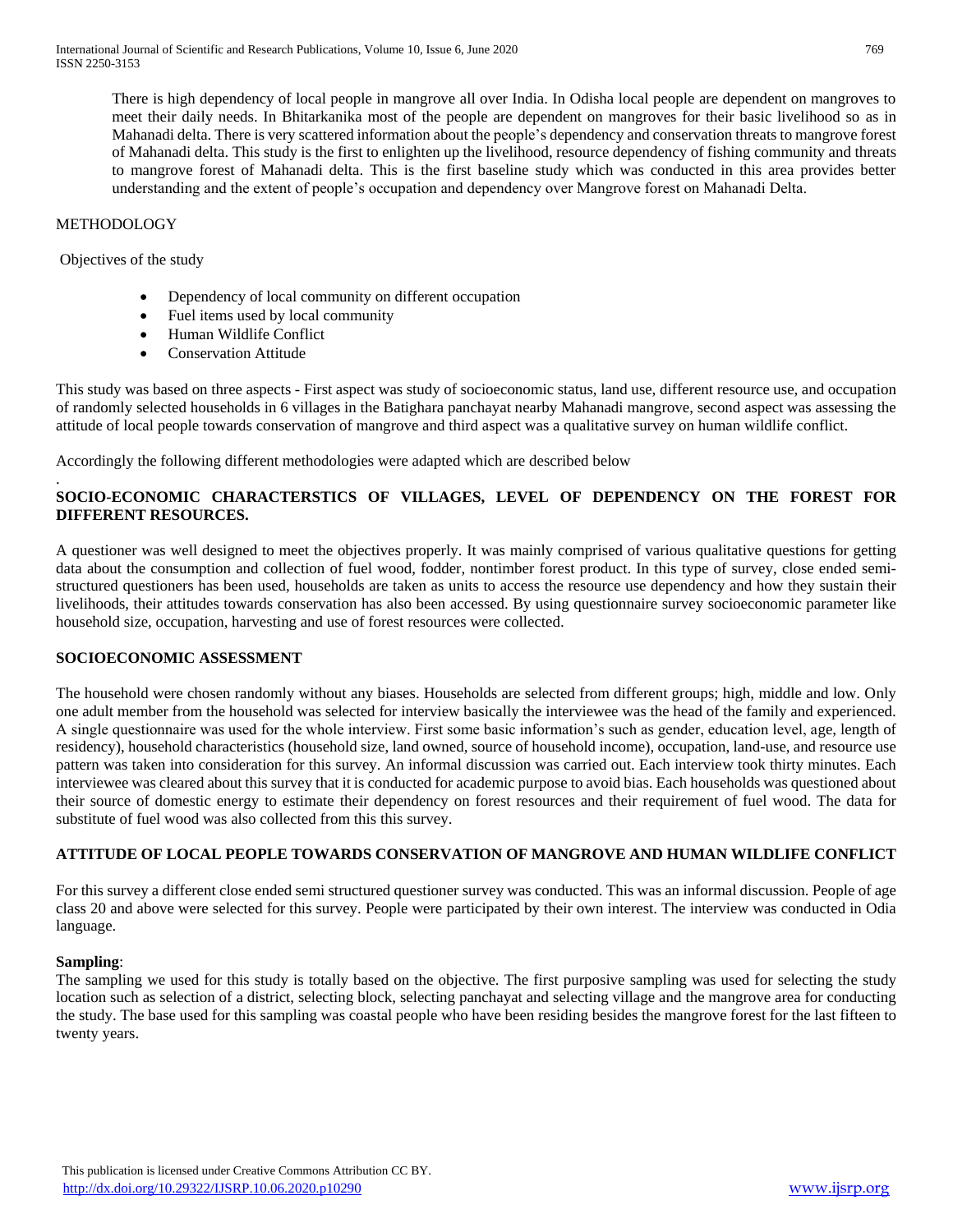### **RESULTS**

# **Analysis of resource use pattern and livelihood of households of Village-1**

Two things basically firewood and fodder are highly collected material from forest in India. We observed that the fuel wood is consumed on a monthly basis. In all 170 household of the surveyed study panchayat most of the families collected fuel wood as a chief source of fuel .Other products are also used by families such as cow dung, woods and leaves from orchard, kerosene, LPG. Few villages in the surveyed panchayat is facilitated by LPG. All households are supplemented with Kerosene by Odisha government's Rashaan card. Out of 170 households of Batighara panchayat 18 households of a village named as Nipania income source depends on Fisheries. Some of them are Share cropper, Rice cultivator, Daily laborer .Some people have their shops, Boat business etc.



 **Figure 1: Percentage dependency of local community on differenoccupation**

The graph 1: shows that in this village out of 18 observation 17 family 42.5% people are dependent on fisheries. Share croppers are also taken into consideration in this survey out 18 observation 12 people 30% people are share croppers i.e. they don't have their own farm land and they usually cultivate on other's farm. 12.5% people are rice cultivators. 15% people are daily laborers. The major source of occupation of this this village is Fisheries after that Share cropping then Daily laborer. Least people depends on rice cultivation.

#### **Fuel use**

There are different aspects for fuel of local people mostly for cooking purpose. This area is broadly divided into different categories such firewood consumption from forest, orchard wood, cow dung, LPG.

37.5 22.5 37.5 2.5 0 5 10 15 20 25 30 35 40 Forest OrchardCow Dung LPG % Fuel **Forest Orchard** Cow Dung LPG

#### **Figure 2: Percentage fuel items used by local Community**

The graph 2: shows out of 18 observation responses are - 37.5% people are dependent on forest for firewood, 22.4% people are dependent on orchard wood, and 37.5% people are dependent on cow dung only 2.5% people are dependent on LPG for cooking. Maximum people are dependent on forest and cow dung for cooking. After that people are consuming wood from their own orchard. The least amount of people are dependent on LPG.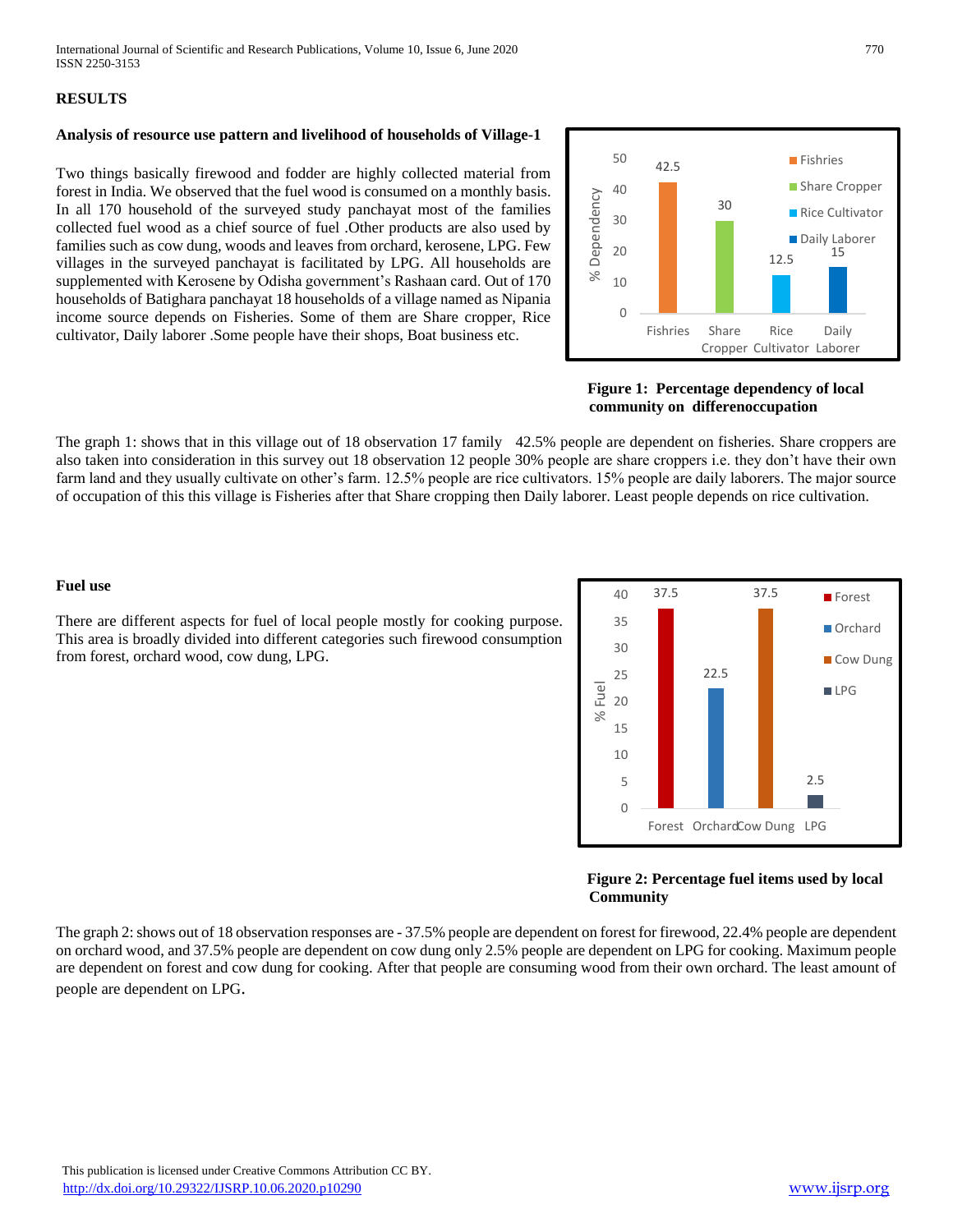International Journal of Scientific and Research Publications, Volume 10, Issue 6, June 2020 771 ISSN 2250-3153

#### **Analysis of resource use pattern and livelihood of households of Village-2**

Out of 170 observations, 7 observations were taken from another village, namely, Batighara of the same panchayat covering the same aspects. First is the occupation dependency and the next is the firewood consumption.

The graph 3: shows out of seven observations 20% people are dependent on fisheries, 0% are share croppers, 30% are rice cultivators, and 50% are daily laborers. According to this graph more people are daily laborers followed by rice cultivators and fisheries.

### **Fuel use**

The next aspect is fuel consumption by local community for daily cooking purpose. The figure 4 shows 18.7% people are dependent on firewood from forest, 37.5% people are dependent on orchard for wood collection, 37.5% are dependent on cow dung, and 6.25% people are dependent on LPG. Local people dependency is more on orchard wood and cow dung followed by forest and LPG.





# **Analysis of resource use pattern and livelihood of households of Village-3**

The graph shows out of 170 households 44 observations shows the following trend of occupation i.e. 25.9% people are dependent on fisheries, 18.18% people are share croppers, 15% people are rice cultivators, 19.48% people have ether their own shops and 20.77% people are daily laborers. Highest income source of this village people depends on fisheries followed by daily laborers, alternative occupation such as (boat business, vegetable shops) share cropper and rice cultivation.

#### orchard rard Dung 196 Forest

6.25



60

50

 **Figure 3: Percentage dependency of local community on different occupation**

37.5 37.5

18.75

% Fuel



 **Figure 5: Percentage dependency of local community on different occupation**

Fisheries

**Forest** Orchard Cow Dung  $\blacksquare$  I PG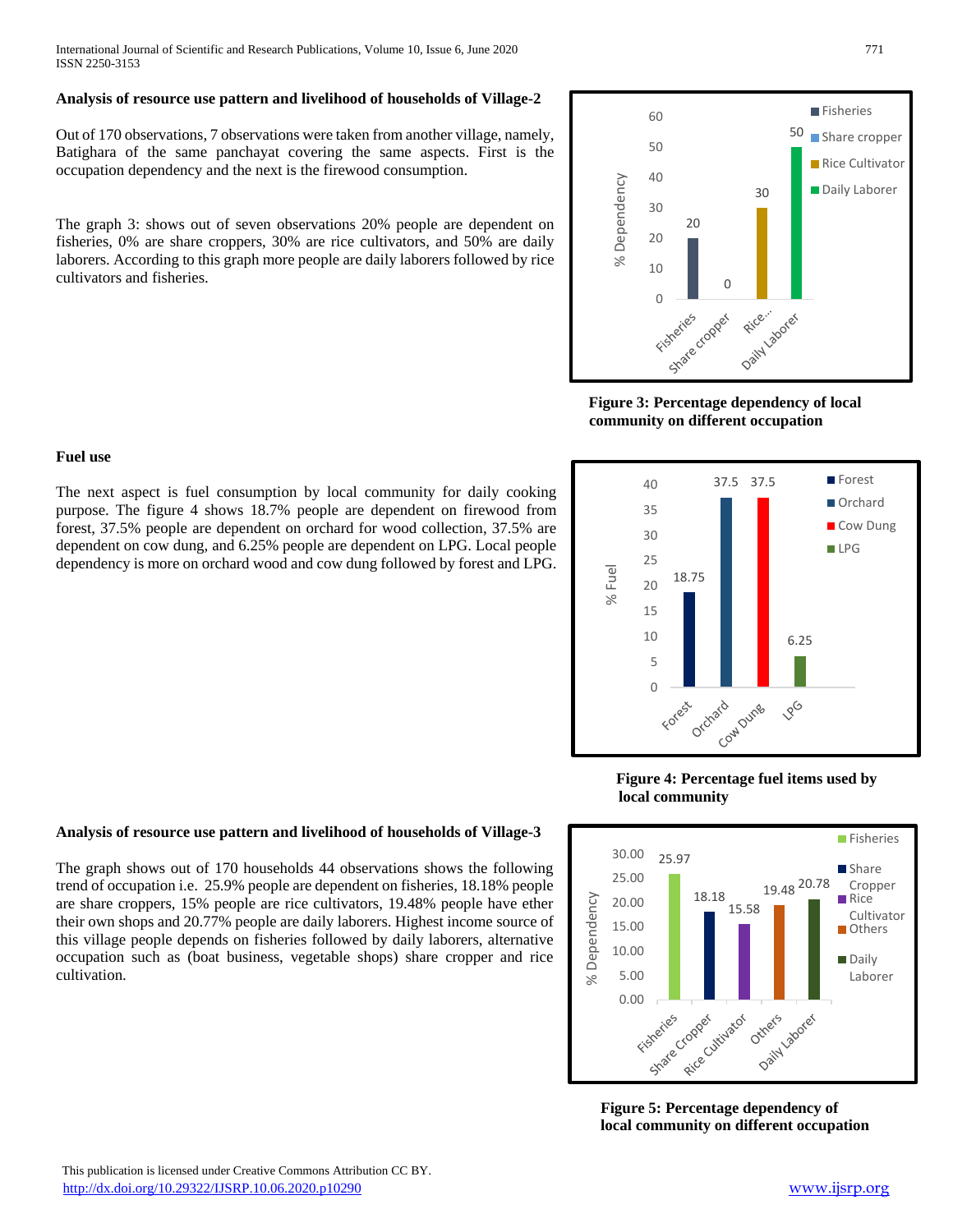International Journal of Scientific and Research Publications, Volume 10, Issue 6, June 2020 772 ISSN 2250-3153

#### **Fuel use**

The graph 6: shows responses of people towards different fuel item. Among 44 observations 27.7%people are dependent on forest for firewood consumption, 26.7% people are dependent on orchard wood, 34.6% people are dependent on cow dung and 10.8 % people use LPG. Cow dung is used by maximum people. Firewood from forest is the third most consumed item by people after cow dung.



**Figure 6: Percentage fuel items used by local community**



More 38 observations are taken in a village TUBI of the same panchayat. The above graph shows 54.3% people are dependent on Fisheries for their daily occupation, 44.3 % people are share cropper 0% people are rice cultivator, 1.4% people are daily laborer,0.0% people have other occupation. Major occupation of local people is fisheries followed by share cropping, daily wage laborers. There is no other occupation source and people don't have agricultural land so people are not able to cultivate rice for their own.



 **Figure 7: Percentage dependency of local community on different occupation**



 **Figure 8: Percentage fuel items used by local community**

# **Fuel use**

The percentage of firewood collection from forest is 8.8%, 31.1% for orchards, 35.5% for cow dung, and 24.4% for LPG. This shows people of this village is highly dependent on cow dung followed by orchard wood, LPG and firewood from forest.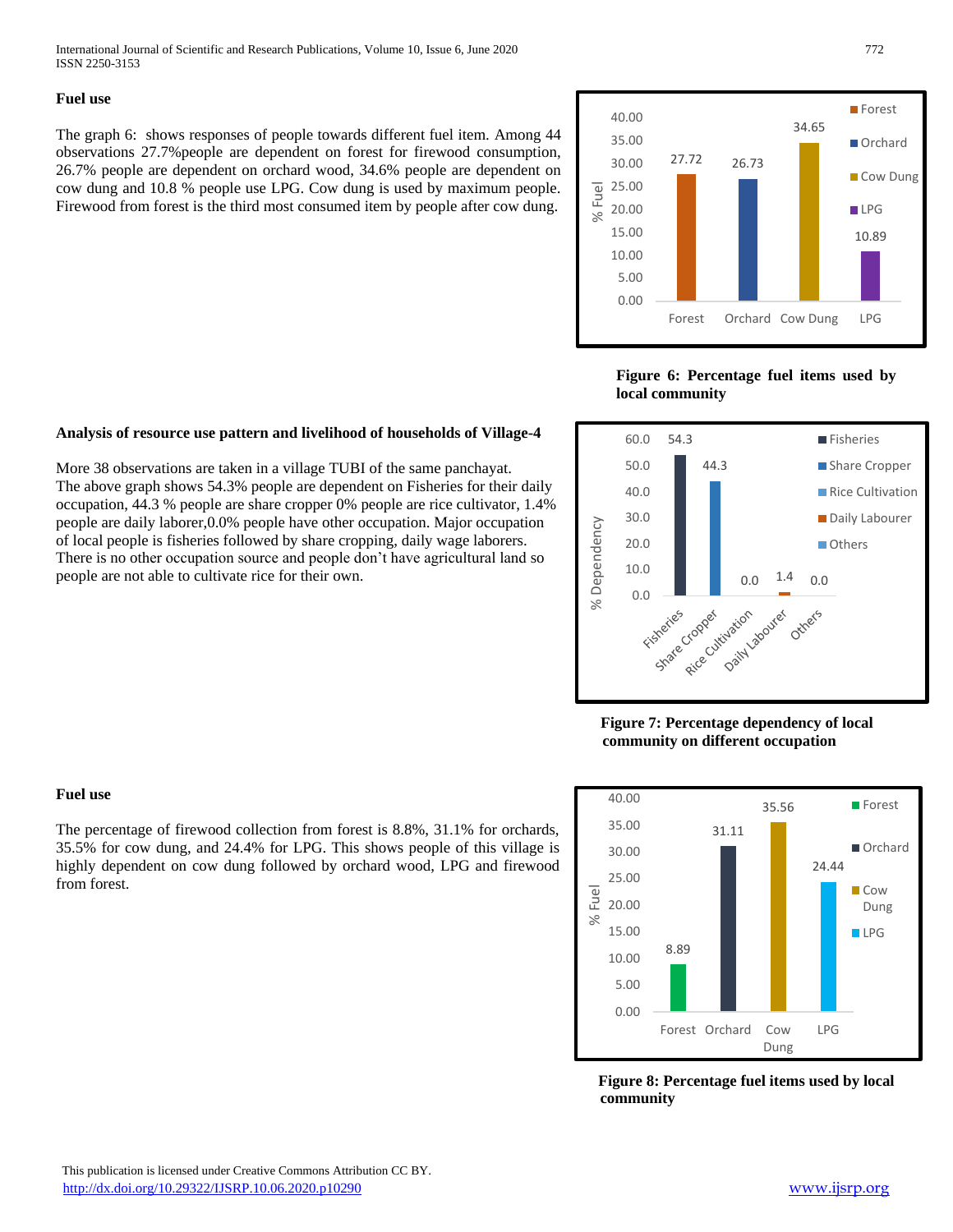# **Analysis of resource use pattern and livelihood of households of Village-5**

Further 18 observation is carried out in another village named as kochila The graph 9: shows 41.37% people are dependent on Fisheries, 10.344% people are dependent on share cropping, 20.68% people are dependent on rice cultivation, 3.44% people are dependent on other occupations, 24.13% people worked as daily laborer. Hence in this village maximum people are dependent on fisheries followed by daily laborer.



 **Figure 9: Percentage dependency of local community on different occupation**



 **Figure 10: Percentage fuel items used by local community**



 **Figure 11: Percentage dependency of local community on different occupation**

### **Fuel use**

The graph 10: shows 21.6% people are dependent on Forest, 31.83% people are dependent on firewood collected from forest, 37.8% people are dependent on orchard wood, 37.83% people are dependent on Cow dung, 2.70% people are dependent on LPG. Here, Maximum used material is cow dung and orchard wood followed by second highest commodity i.e. fuel wood consumed from forest. LPG is used least by the people.

#### **Analysis of resource use pattern and livelihood of households of Village-6**

The Rest 44 observations are taken in the village Kajalpatia. The graph 11: shows 53.9% people are in this village are dependent on Fisheries, 25.39% people are share cropper, 3.174% are rice cultivators, 9.52% have other souse of occupation, and 7.93% people are daily laborer. The maximum number of people are dependent on Fisheries followed by share croppers and rice cultivators.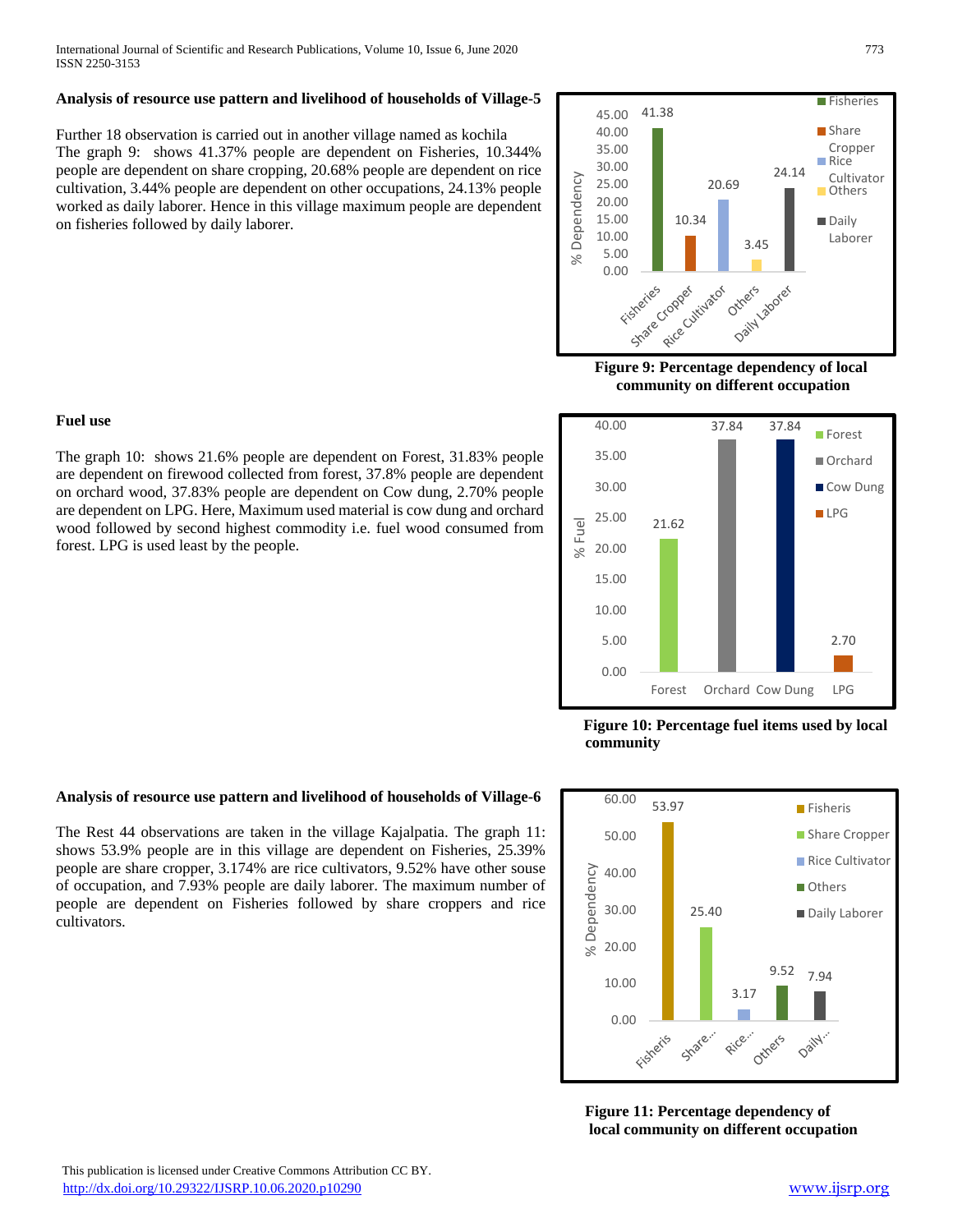#### **Fuel use**

The graph 12: shows 45.33% people are dependent on forest for firewood, 44% people are dependent on orchard wood, 2.66% people are dependent on cow dung, 6.66 % people are dependent on LPG, and 1.33% people are dependent on Coal. This shows maximum number of people are dependent on Forest for firewood consumption followed by orchard wood, LPG, Cow dung and Coal.



 **Figure 12: Percentage fuel items used by local community**

### **Analysis of total resource use pattern and livelihood of households**

The graph 13: is the representation of dependency of local people in total 6 villages of Batighara panchayat. Out of 6 villages 5 villages are highly dependent on Fisheries. The second most occupation is Share cropping in all villages excluding Batighara. In rest three villages (Barkolikhola, Kochila, Kajalpatia) there is alternative source of income. In all the villages excluding Batighara Share croppers are more than Rice cultivators and daily laborers are also more than rice cultivators due to lack of land ownership.



 **Figure 13: Percentage dependency of local communities on different occupation**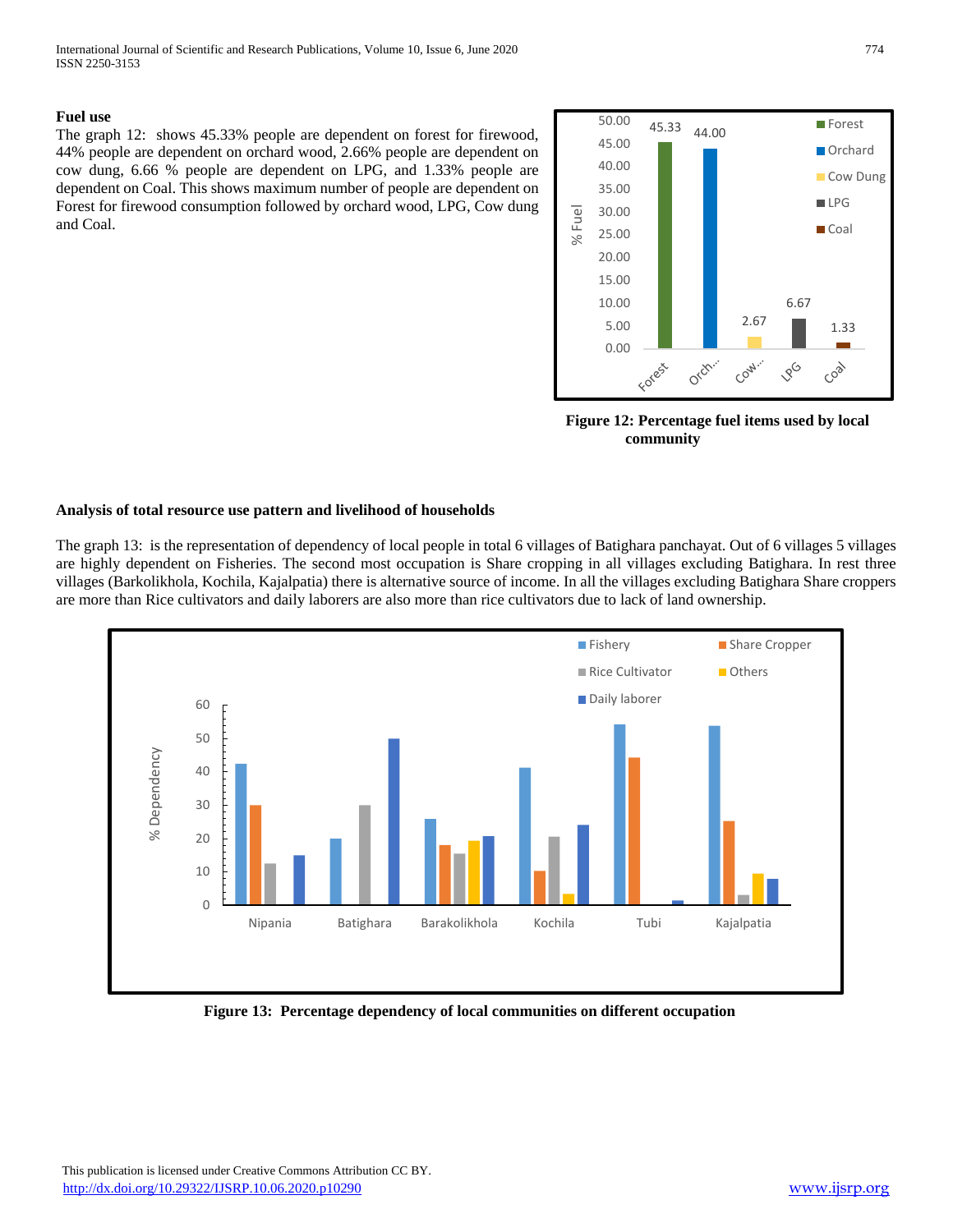The graph 14: shows the fuel consumption in 6 villages of the study area. In 2 villages (Nipania, Kajalpatia) firewood collection from the forest is high. In 4 villages (Batighara, Barkolikhola, Kochila, Tubi) uses of cow dung is high followed by firewood from forest. The second most used energy is cow dung which is used by all the villages excluding Kajalpatia village. Coal is another source of fuel is only observed in 1 village Kajalpatia during surveying period. LPG is used by almost all the villages but in less amount but in the village Tubi it is preferred more than other villages. People from every village used to go forest twice or thrice in a month. Only one person is allowed from one family to go to the forest according to the village people. Female mostly goes for the wood collection and can collect firewood only once in a collection time. One female can carry 20-25 kg per head load.



 **Figure 14: Percentage fuel items used by local communities** 

The graph 15: respresnts the responses of 170 respondents of overall villages which holds 57.1% for forest ,68.8% for orchard,61.2% for cow dung and 24.1 % for LPG. This represents Orchard is highly used for fuel item collection followed by Cow dung, Forest and LPG.



 **Fig15: Total fuel dendency by community**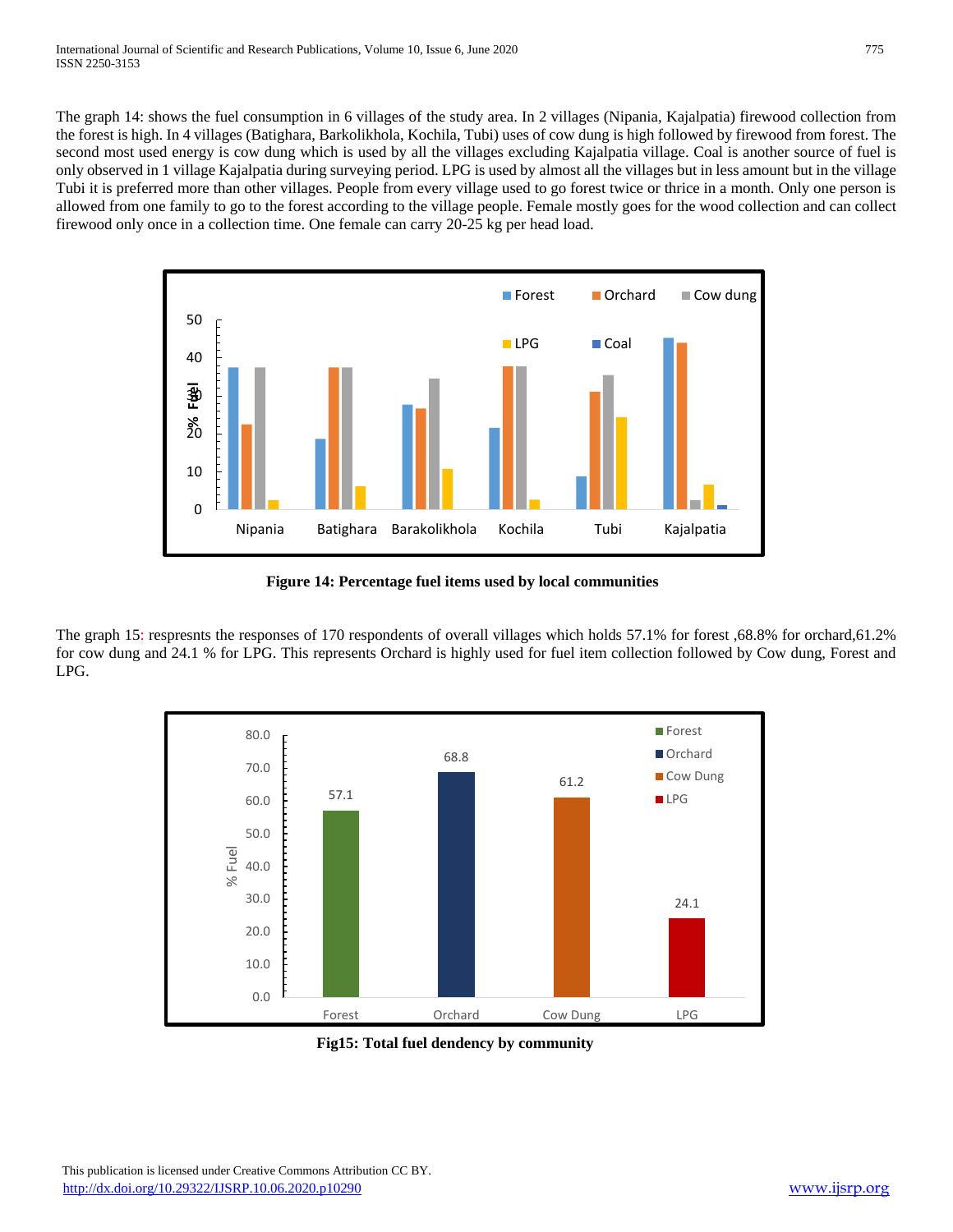# **Human wildlife conflict**

During this survey 81.15% respondents of 6 villages asked for wild boar conflict and 18.84% people told about Crocodile conflict. According to the respondent's, wild boar are mainly seen in the month of Oct to Dec during winter because of paddy cultivation season. In the other months of the year also conflict happens. Other months Boar mainly prefer sweet potato and other vegetables from the orchard of local people.



**Figure 16: Human Wildlife Conflict**



 **Figure 17: Percentage of Conservation Attitude**

The graph 17: shows 89.6% people shows positive attitude towards mangrove conservation. According to some people Mangrove are the protector of their village during 1999 super cyclone in Odisha. People are aware about the positive effect of forest. 10.37% people doesn't showed positive attitude towards forest conservation. According to them forest are the main reason of human wild boar conflict.

#### **Conclusion and Recommendations**

Mangrove are Tropical and costal vegetation found in costal river delta. They are highly adapted to these area. According to different studies it is stated that 100% people are dependent on forest for firewood consumption. According to the survey not all villages are fully dependent on forest for firewood collection. The villages in which people have large Orchard they collect wood mostly from there, and the villagers those who have their own cow and calf they are mostly dependent on cow dung for fuel and least dependent on forest for firewood collection. Similarly occupation of most villages like Nipania, Barkolikhola, Tubi, Kajalpatia and Kochila is fisheries. These people are economically very poor so they are highly dependent on fisheries. These people don't have their own crop land so next maximum income source is share cropping. Firstly Due to wild Boar conflict most of the people are refrain from doing cultivation over there. Secondly maximum people are daily wage laborer. Inside those villages there is no alternative source of income that's why many people used go outside like Paradwip town to work. They work as daily laborer and sharing cropper to meet their daily needs. Very few people have their own shops inside village. Third most problem which was noticed during study period is pollution. Pollution is the major threat to the mangrove ecosystem. Polluted water from industries present in Paradwip port highly influences mangrove growth. Effluents and polluted water from pesticide industry is easily released without treatment and gets mixed with river water which effects leaves of mangrove vegetation nearby and leads to their turning black.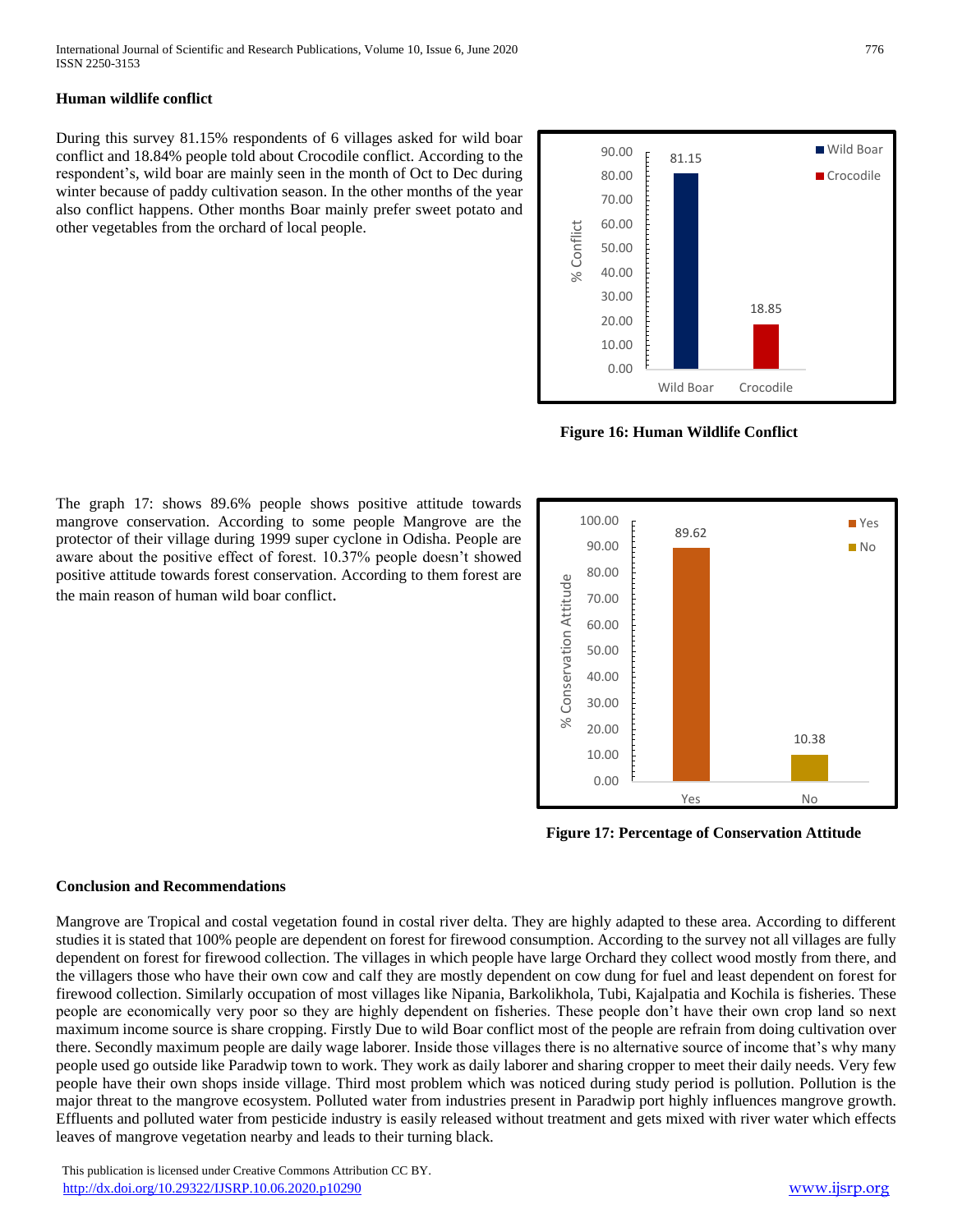Last of all in that area some people from outside of village cut mangroves and make artificial ponds (Gheri) for fish culture, shrimp culture etc. That affects the mangrove population. Those people also clear forest for paddy cultivation. Due to strictness of forest department, some ponds are converted into mangrove forest but still some artificial ponds remains to be converted into mangrove forests. People are aware about the positive effect of forest according to the study high percentage of people showed positive attitude towards mangrove conservation. This shows attitude of local people towards conservation is positive so it will easier to conserve mangrove and we can involve local community in development and conservation in this area.

#### Recommendations

- 1. Emphasize should be given on the local stakeholder involvement in mangrove forest conservation.
- 2. Involvement of NGOs and forest department in the process of capacity building and mobilizing the public opinion and motivating local people towards forest protection.
- 3. Legal enforcement should be streamlined to solve the cases regarding forest encroachment and mitigating human wildlife conflict as soon as possible by providing them compensation timely.
- 4. From this study it is concluded that by providing alternative source of fuel may reduce the dependency of local people on mangrove forest. In this study villages Gobar gas plant should be promoted due to high density of cattle. Furthermore, whatever alternative have supplied should be accessible to villagers.
- 5. Support for alternative source of income can raise the socio economic status of people. This area is famous for its light house and Hukitola island fort so it should be promoted as eco-tourism areas to facilitate jobs for local people. Other than paddy mushroom cultivation, Honey production should be facilitate by Government.
- 6. Promoting SHGs to strengthen the women for conservation process.
- 7. More extensive future research in clarifying the variables influencing dependency of local communities on Mangrove forest in Mahanadi Delta is highly recommended.

# Acknowledgment

This research would not have been possible without the tremendous help, support and patience of numerous people over the months, from supervisors to well-wisher. It is impossible to thank everyone who has helped me and this work along the way. To all involved directly and on the periphery, I offer my most sincere appreciation and thanks. Several individuals have made this study on community dependence on mangroves successful and I would like to express my sincere gratitude to everyone. My sincere appreciation and thanks are for Dr. NPS Chauhan, who served as my internal supervisor and who provided me with essential academic and scientific support, help and guidance throughout the work, enabling me to integrate science, conservation and academics. His valuable and friendly guidance on every stage of my research is greatly acknowledged. I express my sincere thanks to him during this phase. I sincerely thank Dr. Satyaranjan Behera, Zoologist of Odisha Biodiversity Board, for his constant help and support in carrying out this study successfully. My sincere thanks and appreciation are owed to all the Dr, Janmenjay Sethy for his help in data analysis and guidance at various stages of my field work. I truly and deeply wish to thank to my colleagues, co-author, Villagers of Batighara panchayat for support and cooperation in many ways.

#### **References**

Aksornkoae S (1986) Mangrove ecosystem general background. In: Training course on life history of selected species of flora and fauna in mangrove ecosystems pp 17- 23 UNDP/ UNESCO Regional Project (RAS/86/120)

Alongi DM (1994) The role of bacteria in nutrient recycling in tropical mangrove and other coastal benthic ecosystems. Hydrobiologia 285:19–32

Day J W, Conner W, Ley-Lou F, Day R H and Navarro A M (1987) The productivity and composition of mangrove forests, Laguna de Terminos, Mexico Aquatic Botany 27 267- 2844

Holguin G, Vazquez P, Bashan Y (2001) The role of sediment microorganisms in the productivity, conservation, and rehabilitation of the mangrove ecosystems: an overview. Biol Fertil Soils 33:265–278

Kathiresan K (2000) Mangrove atlas and status of species in India. Ministry of Environment and Forest, New Delhi, p 235

Kathiresan K and Bingham B L (2001) Biology of mangrove and mangrove ecosystems Adv Mar Biol 40 81-251

Kumar P (ed) (2010) The economics of ecosystems and biodiversity: ecological and economic foundations. Earthscan, London

Ong J E (1995) The ecology of mangrove conservation and management Hydrobiologia 295 343-351

Rojas A, Holguin G, Glick BR, Bashan Y (2001) Synergism between Phyllobacterium sp. (N2- fixer) and Bacillus licheniformis (P-solubilizer), both from a semiarid mangrove rhizosphere. FEMS Microbiol Ecol 35:181–187

Wildlife Conservation of Odisha, Forest and Environment Department, Goverment of Odisha, [Online] Available at[: http://odishawildlife.org/mangroves.html.](http://odishawildlife.org/mangroves.html)

V.Selvam, K.K.Ravichandaran, V.M.Karunakaran, K.G.Mani, Evanjalin Jessie Beula and L.Gnanappazham (2010), Pichavaram mangrove wetlands: Situation Analysis, International Union for Conservation of Nature and Natural Resources.